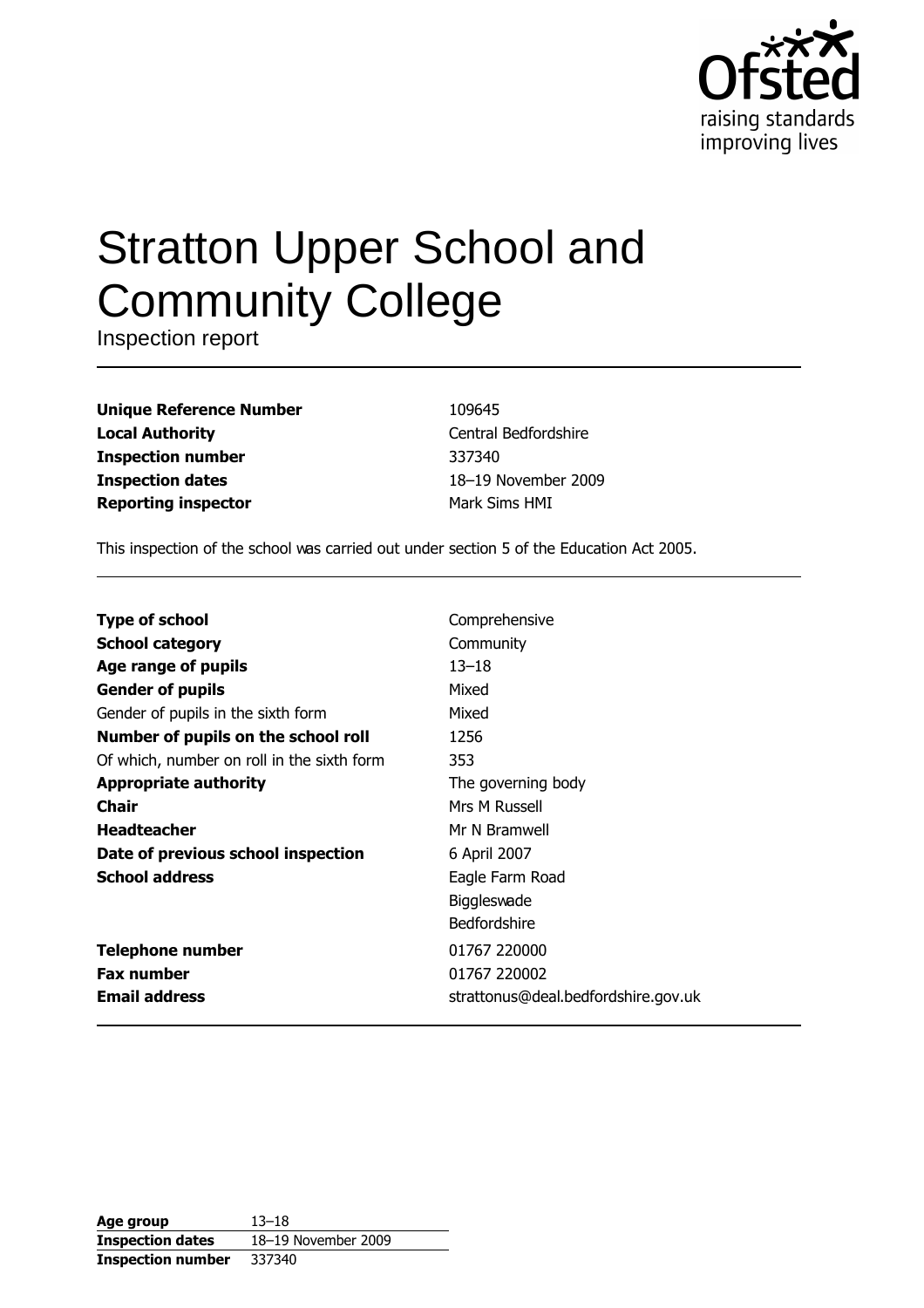The Office for Standards in Education, Children's Services and Skills (Ofsted) regulates and inspects to achieve excellence in the care of children and young people, and in education and skills for learners of all ages. It regulates and inspects childcare and children's social care, and inspects the Children and Family Court Advisory Support Service (Cafcass), schools, colleges, initial teacher training, work-based learning and skills training, adult and community learning, and education and training in prisons and other secure establishments. It rates council children's services, and inspects services for looked after children, safequarding and child protection.

Further copies of this report are obtainable from the school. Under the Education Act 2005, the school must provide a copy of this report free of charge to certain categories of people. A charge not exceeding the full cost of reproduction may be made for any other copies supplied.

If you would like a copy of this document in a different format, such as large print or Braille, please telephone 08456 404045, or email enquiries@ofsted.gov.uk.

You may copy all or parts of this document for non-commercial educational purposes, as long as you give details of the source and date of publication and do not alter the documentation in any way.

Royal Exchange Buildings St Ann's Square Manchester M2 7LA T: 08456 404045 Textphone: 0161 618 8524 E: enquiries@ofsted.gov.uk W: www.ofsted.gov.uk

© Crown copyright 2009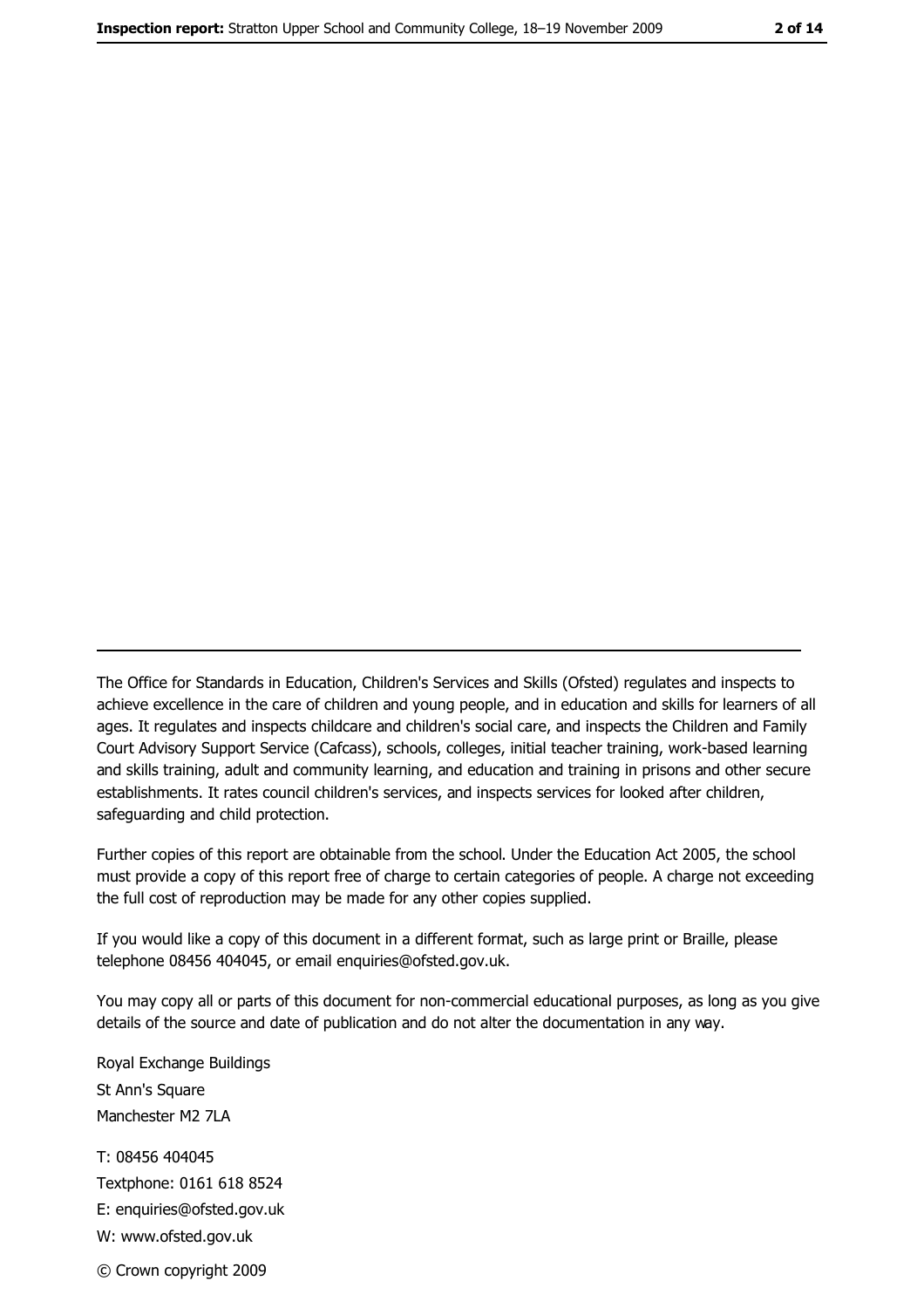# **Introduction**

This inspection was carried out by one of Her Majesty's Inspectors and four additional inspectors. The inspectors visited 30 lessons and held meetings with governors, staff, groups of students and representatives from the local authority. They observed the school's work, looked at the school's priorities, analysed recent examination results, read 192 parental questionnaires and studied staff and student surveys.

The inspection team reviewed many aspects of the school's work. It looked in detail at the following:

- the progress students make from Key Stage 2 to 4 in mathematics  $\blacksquare$
- how successfully the school has improved provision in the sixth form  $\blacksquare$
- the quality of provision and support for higher attaining students  $\blacksquare$
- the effect of measures taken by the school to promote increased attendance  $\blacksquare$
- the impact of leadership and management at all levels including middle leaders  $\blacksquare$

# Information about the school

Stratton Upper School is larger than the average-sized secondary school. It is situated close to the centre of Biggleswade. Most students in the school are of White British background. Very few students speak English as an additional language. The proportion of students with special educational needs and/or disabilities is similar to the national average although the percentage with statements is higher than average. The proportion of students known to be eligible for free school meals is very low. The school has specialist status as a mathematics and computing college and as a training school.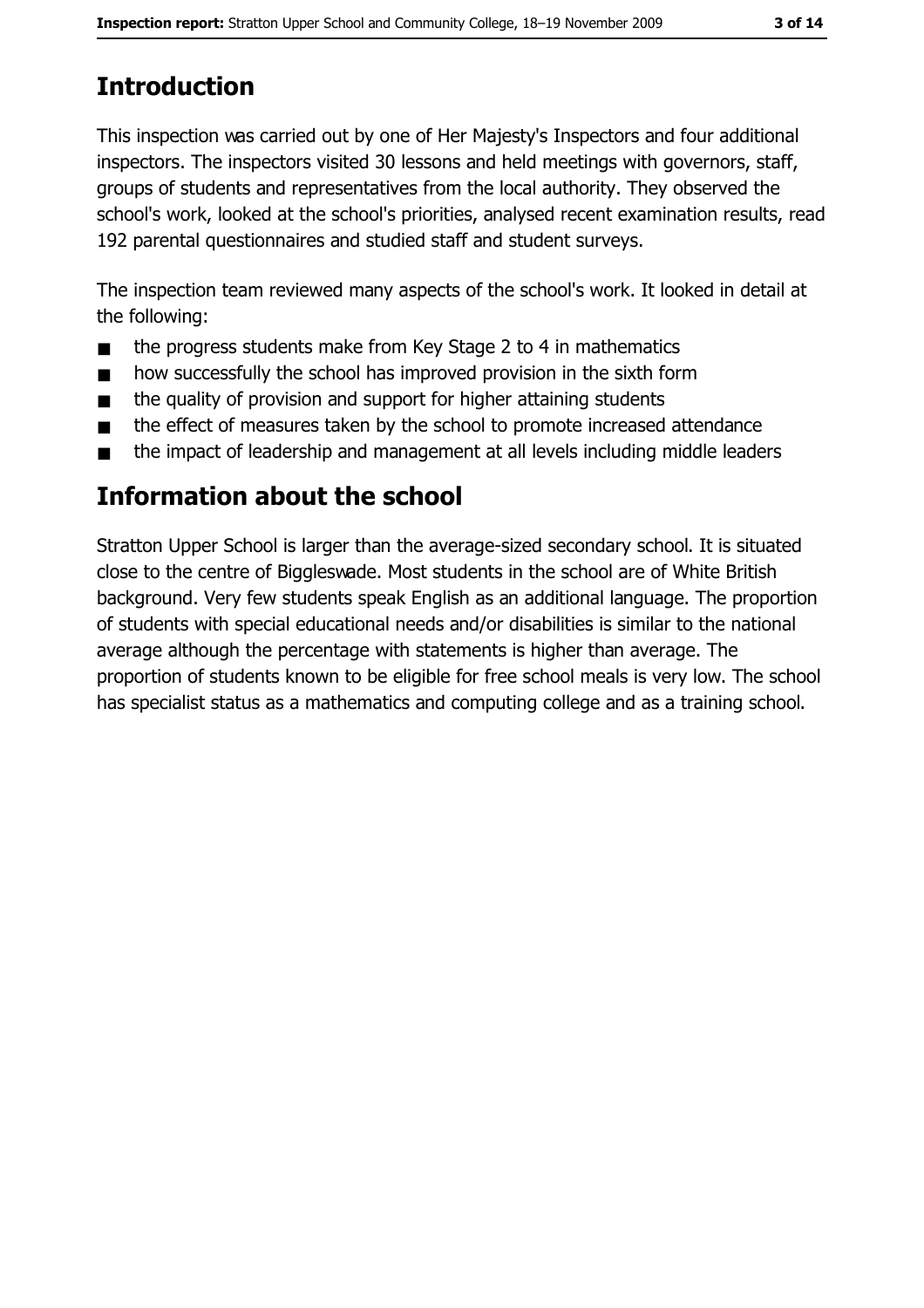# **Inspection judgements**

## Overall effectiveness: how good is the school?

#### The school's capacity for sustained improvement

## **Main findings**

Stratton Upper is a good school which is improving rapidly. It has an increasing number of outstanding features. Under the inspirational leadership of the headteacher, supported by a strong senior management team, the school has successfully addressed issues raised in the previous inspection to improve provision in the sixth form, marking of students' work and standards in English which demonstrates that it has good capacity for sustained improvement.

Lower attaining students and those with special educational needs and/or disabilities do particularly well as a result of the excellent care, quidance and support they receive. Provision for higher attaining students has been enhanced. The quality of partnerships with other agencies is outstanding. The headteacher plays a leading role in working with other providers to extend provision in the school. The school is highly inclusive and can be rightly proud of the way it promotes equality of opportunity and tackles discrimination by analysing provision and outcomes carefully and ensuring that individual needs are met. Its arrangements for ensuring the safety of students are very robust.

The school has undergone a period of staffing changes which has led to the appointment of a number of new senior managers in the school. Standards have risen at GCSE and in the sixth form. Examination results in English have improved following sustained efforts by the school to raise standards in the subject. Although students attain high results in mathematics at GCSE they do not make as much progress as they could because a minority indicate they do not enjoy the subject as much as others.

Overall standards are above average at the end of Year 11 and students make good progress having joined the school with broadly average levels of attainment in English, mathematics and science. In the sixth form the school admits students from a wide range of abilities. From a low starting point overall in the sixth form students make good progress and achieve broadly average standards.

One of the features that make teaching good is the way questioning is used by teachers to give them a clear indication of what students know and understand. A very large majority of students enjoy their learning but a minority do not enjoy mathematics where at times there is insufficient enjoyment and engagement in their learning.

Students benefit from a wide ranging curriculum and good use is made of a fully working farm which belongs to the school. Leaders and managers at all levels fully support the headteacher's vision for the school although the recent changes in staffing have led to some inconsistencies in how subject departments are led. The leadership and provision in the sixth form has been strengthened and its overall effectiveness is

| I |  |
|---|--|
|   |  |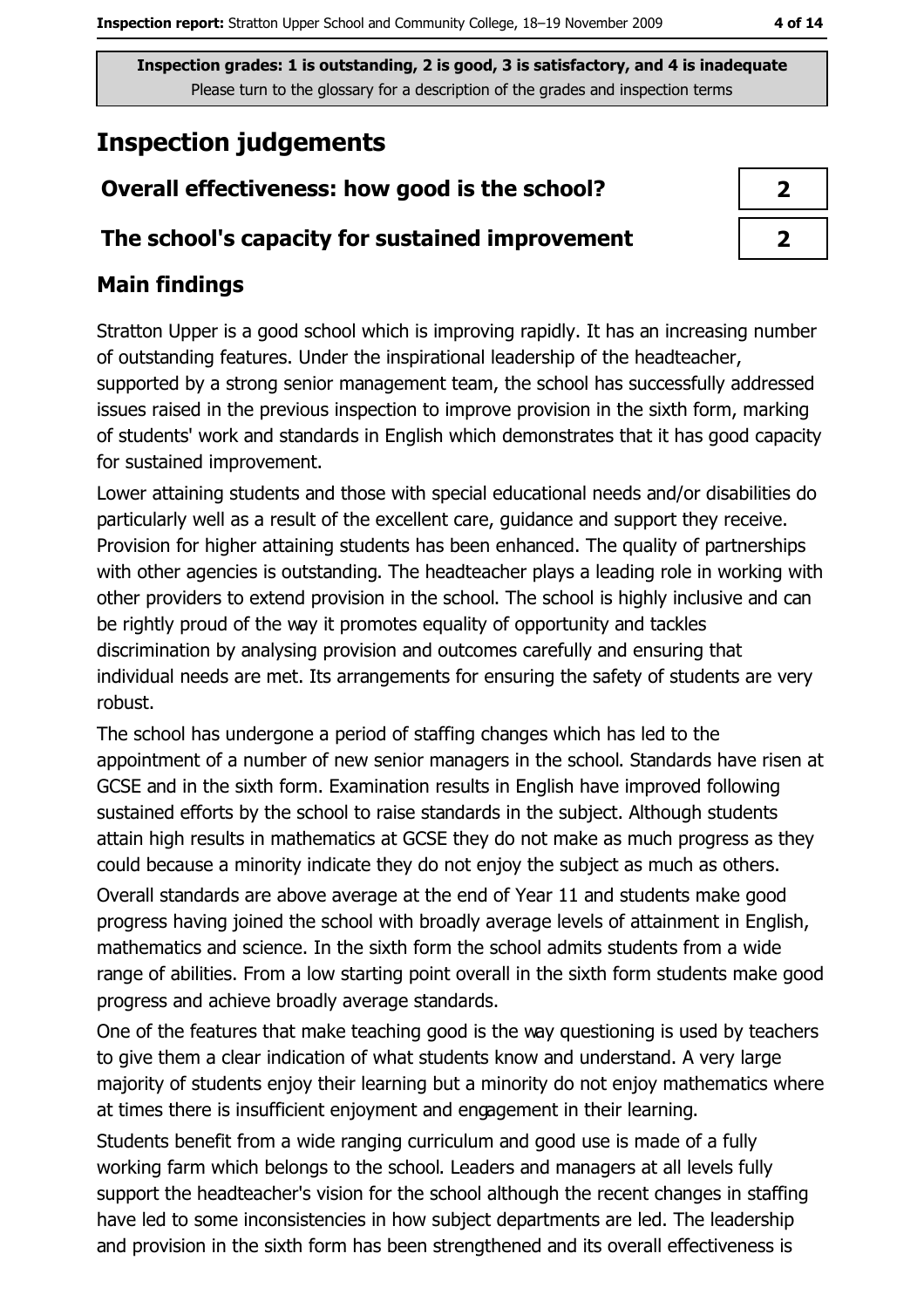good.

Students get on well with each other and with staff and learn in an environment that is overwhelmingly free of intimidation.

### What does the school need to do to improve further?

- Accelerate the progress students make in mathematics by ensuring that lessons  $\blacksquare$ engage and motivate them consistently.
- Increase the proportion of teaching that is outstanding by sharing the best  $\blacksquare$ examples of teaching more widely through the school.

## Outcomes for individuals and groups of pupils

 $\overline{\mathbf{2}}$ 

Students join the school at the start of Year 9 having attained standards in English, mathematics, science that are broadly in line with the national average. By the time they reach the end of Year 11 their standards are above the nationally expected level of attainment for their age because of the good progress they make in their learning. There is a rising trend in the proportion of students who achieve five good grades at GCSE, including those who achieve at least a C grade in English and mathematics.

Students enjoy their learning and achieve well. Their learning in lessons seen is good. Students are well prepared for an understanding of healthy lifestyles through the provision of healthy food in the canteen and sports opportunities within and beyond the curriculum. However a minority of students disagree that the school helps them to be healthy.

The student leadership team represents the views of all students and has influence as its views are listened to. Students have a strong commitment to the community through its charity work and links through the farm. Overseas links with a school in South Africa are developing well but links with different communities within the UK are not as well established. The farm provides a good opportunity for students to develop their enterprise skills, which contributes to preparing them well for the future. Attendance is above average and the school has worked hard to achieve this.

These are the grades for pupils' outcomes

The grades for attainment and attendance are: 1 is high; 2 is above average; 3 is broadly average; and 4 is low.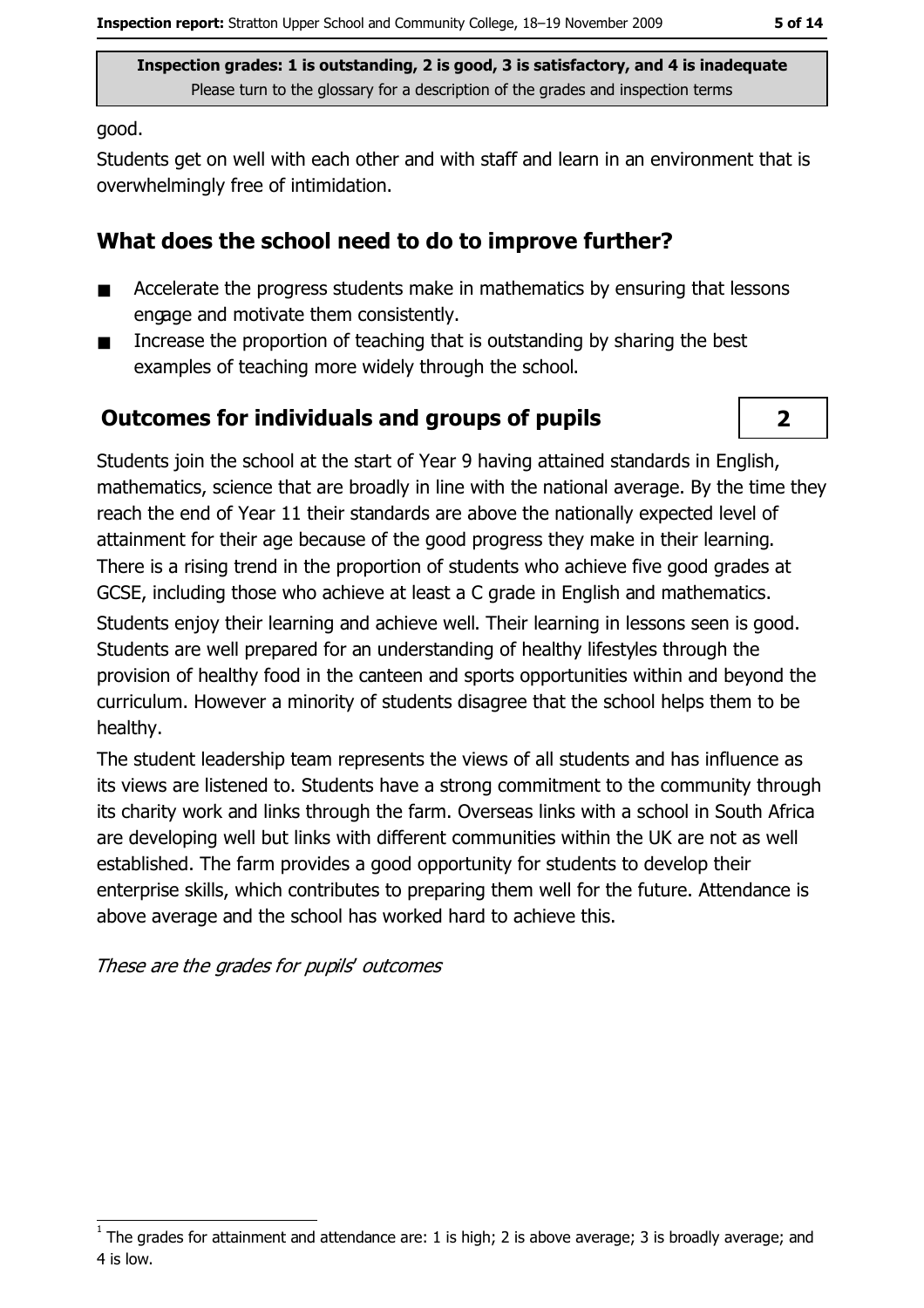| Pupils' achievement and the extent to which they enjoy their learning                                                     |                         |  |
|---------------------------------------------------------------------------------------------------------------------------|-------------------------|--|
| Taking into account:<br>Pupils' attainment <sup>1</sup>                                                                   | 2                       |  |
| The quality of pupils' learning and their progress                                                                        | $\mathcal{P}$           |  |
| The quality of learning for pupils with special educational needs and/or<br>disabilities and their progress               | 1                       |  |
| The extent to which pupils feel safe                                                                                      | 1                       |  |
| <b>Pupils' behaviour</b>                                                                                                  | $\overline{\mathbf{2}}$ |  |
| The extent to which pupils adopt healthy lifestyles                                                                       | $\overline{\mathbf{2}}$ |  |
| The extent to which pupils contribute to the school and wider community                                                   | $\overline{\mathbf{2}}$ |  |
| The extent to which pupils develop workplace and other skills that will<br>contribute to their future economic well-being | $\overline{\mathbf{2}}$ |  |
| Taking into account:<br>Pupils' attendance <sup>1</sup>                                                                   | 2                       |  |
| The extent of pupils' spiritual, moral, social and cultural development                                                   | 2                       |  |

#### How effective is the provision?

Teachers' subject knowledge is very good. Learning support assistants are deploved very well to support learners with special educational needs and/or disabilities. Lessons are planned well with clear objectives for learning. Teachers provide appropriately levels of challenge for different groups of learners including high attaining students. Relationships between teachers and students are very good. Marking is used well to inform students how well they are doing and how they can improve their work.

The curriculum is well organised and the school provides a good range of courses, both academic and vocational. Collaboration with other providers is developing well to extend the range of provision. Settings such as World War One trenches and the school farm bring learning to life. The farm also provides a source for additional accredited courses. There is a high take up of extra-curricular clubs and additional twilight courses.

The school provides excellent support for vulnerable students and goes the extra mile to ensure that individual needs are met to access learning. Arrangements for monitoring attendance and punctuality are rigorous. The appointment of student support officers has contributed to securing improvements in attendance. Support plans for individual students are of a very high quality as is the quidance teachers receive on individual students' needs. The use of retreat and personalised timetables ensures that students are able to remain in school as an alternative to exclusion. Transition arrangements with middle schools are excellent.

These are the grades for the quality of provision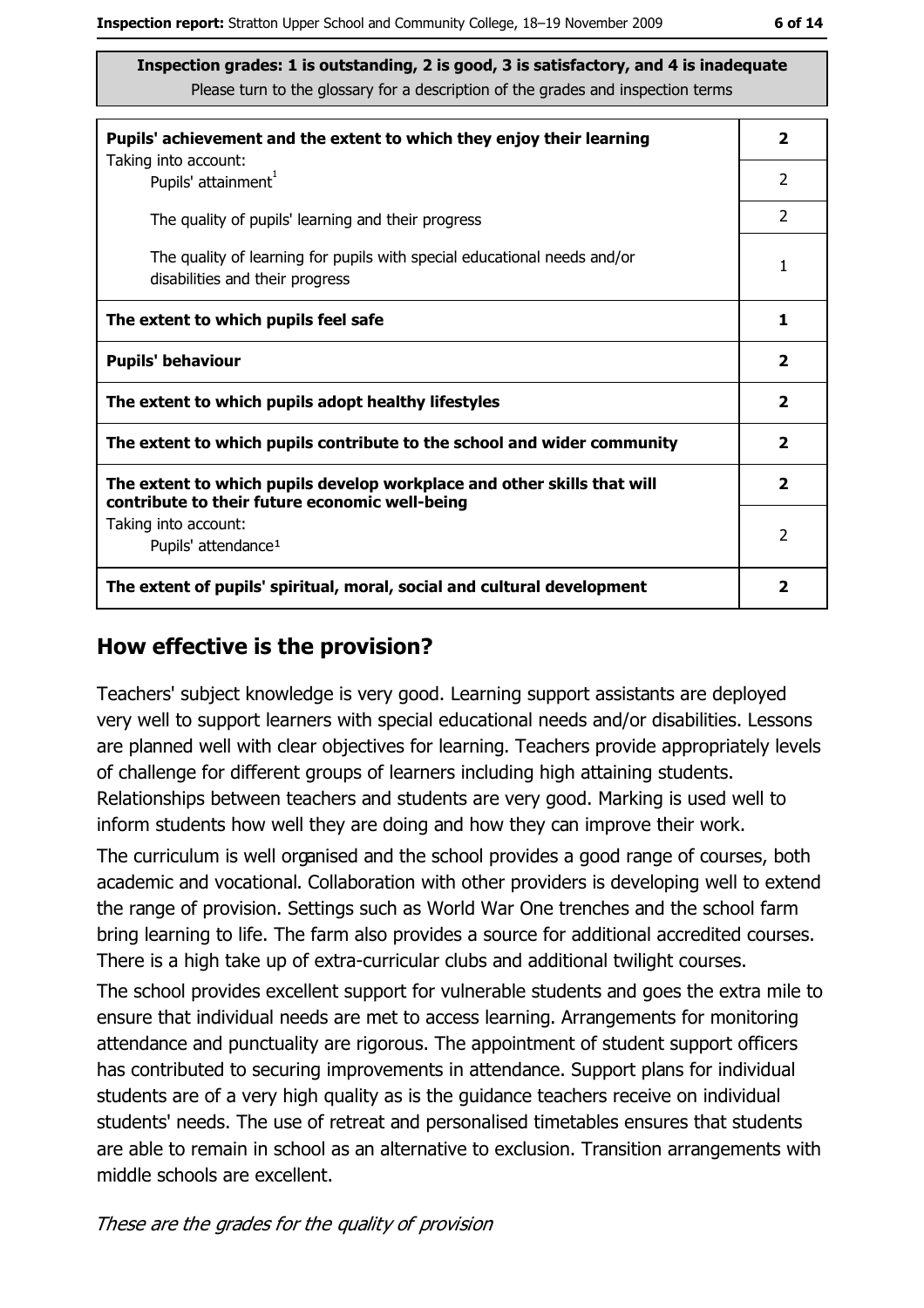| The quality of teaching                                                                                    |  |  |
|------------------------------------------------------------------------------------------------------------|--|--|
| Taking into account:<br>The use of assessment to support learning                                          |  |  |
| The extent to which the curriculum meets pupils' needs, including, where<br>relevant, through partnerships |  |  |
| The effectiveness of care, guidance and support                                                            |  |  |

#### How effective are leadership and management?

The outstanding leadership of the headteacher supported by his senior leadership team is driving improvements and realising his ambitions for the school. Senior leaders have responded well to addressing previously identified weaknesses. The vision for students to achieve their very best is shared by middle leaders. The promotion of equal opportunities is at the heart of the school's work and the school monitors rigorously the uptake and outcomes for different groups of learners.

Recent changes in staff have led to some variation in how effectively subjects are led and the extent to which its specialism in mathematics has impacted on the school.

The school uses its specialist status as a training school well to serve the wider community. The local authority recognises the key role the school has played within the fledgling local authority to develop outstanding partnerships across Central Bedfordshire. The school promotes community cohesion well. It has developed a good understanding of the characteristics of its local community and is developing its links with the wider world.

Parents are kept well informed about important decisions and their children's achievement. Governors take an effective role in shaping the direction of the school and work closely with the headteacher and senior leaders to seek improvements. Safeguarding arrangements are very thorough. The school complies very well with all safeguarding legislation and guidance. It takes safeguarding very seriously and rigorous systems and procedures are in place.

These are the grades for leadership and management

| The effectiveness of leadership and management in embedding ambition and<br>driving improvement                                                                     |  |  |
|---------------------------------------------------------------------------------------------------------------------------------------------------------------------|--|--|
| Taking into account:<br>The leadership and management of teaching and learning                                                                                      |  |  |
| The effectiveness of the governing body in challenging and supporting the<br>school so that weaknesses are tackled decisively and statutory responsibilities<br>met |  |  |
| The effectiveness of the school's engagement with parents and carers                                                                                                |  |  |
| The effectiveness of partnerships in promoting learning and well-being                                                                                              |  |  |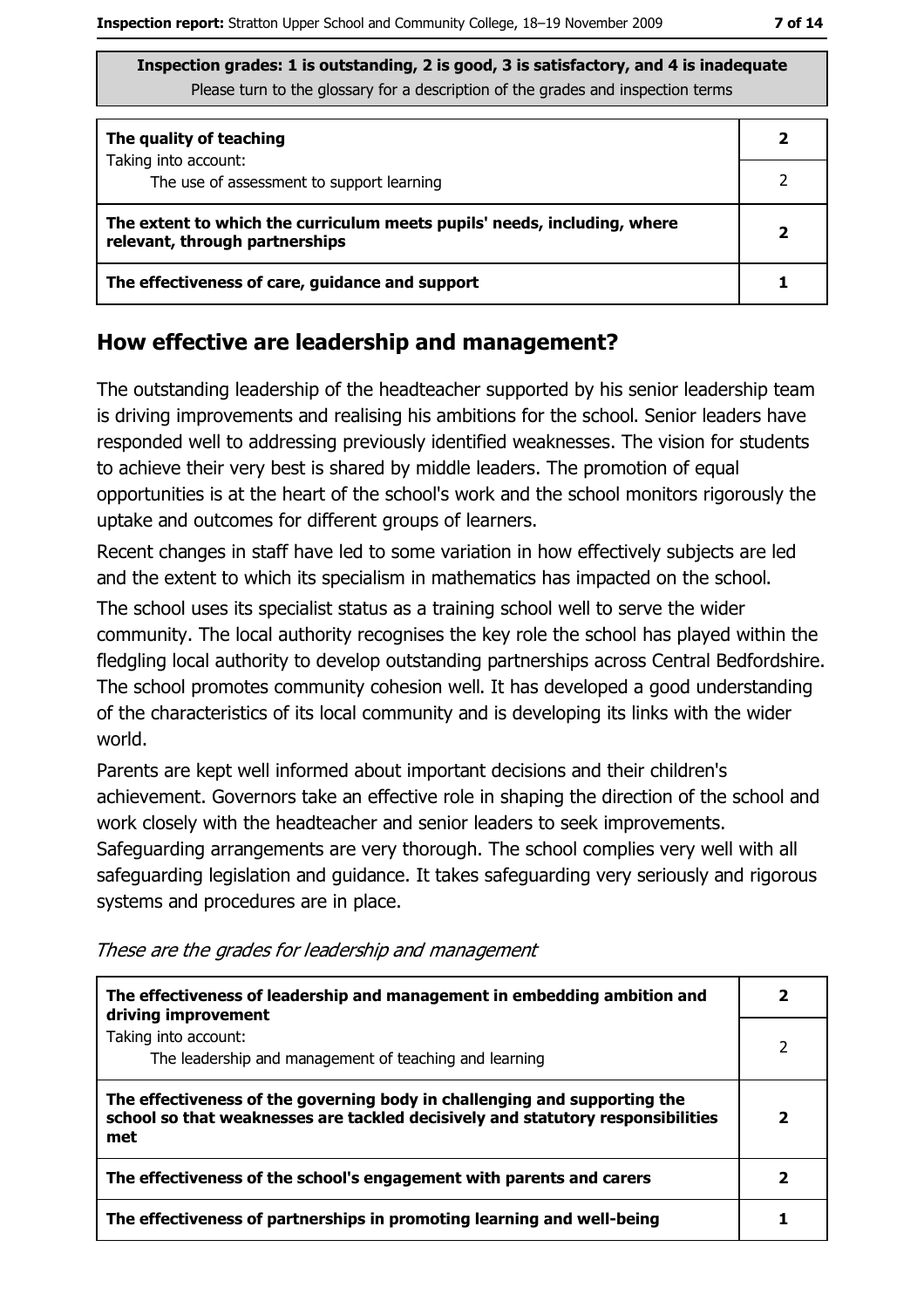| Inspection grades: 1 is outstanding, 2 is good, 3 is satisfactory, and 4 is inadequate |
|----------------------------------------------------------------------------------------|
| Please turn to the glossary for a description of the grades and inspection terms       |

| The effectiveness with which the school promotes equality of opportunity and<br>tackles discrimination |  |
|--------------------------------------------------------------------------------------------------------|--|
| The effectiveness of safeguarding procedures                                                           |  |
| The effectiveness with which the school promotes community cohesion                                    |  |
| The effectiveness with which the school deploys resources to achieve<br>value for money                |  |

#### **Sixth form**

The leadership and management of the sixth form have been enhanced by the appointment of additional leaders. Leaders have clearly defined roles which have led to improved attendance and examination results for students. Rigorous monitoring of the quality of lessons has led to improvements in teaching since the last inspection which is now good.

Examination results are improving. The school has a fully inclusive approach to students entering the sixth form so that standards at the start of Year 12 are below the expected level for the start of AS courses but they leave with results that are broadly average compared to national expectations.

Improved results have also been achieved by broadening the range of courses available to students. The school regularly surveys sixth form students for their views. Senior leaders work closely with student support officers to provide outstanding academic and pastoral guidance. Students contribute positively to the community through voluntary work in prisons and mentoring of younger students.

These are the grades for the sixth form

| <b>Overall effectiveness of the sixth form</b>                  | 2 |
|-----------------------------------------------------------------|---|
| Taking into account:<br>Outcomes for students in the sixth form |   |
| The quality of provision in the sixth form                      |   |
| Leadership and management of the sixth form                     |   |

#### **Views of parents and carers**

Only a very small minority of parents responded to the parental questionnaire but of those who did most agreed that they were happy with their children's experience at school. In particular a very large majority of these said that their children enjoyed school, were kept safe and that the school was well led and managed. A small minority of parents who responded did not agree that the school helped them to support their children's learning and a very small minority disagreed that the school took account of their suggestions or helped their children to have a healthy lifestyle. Most comments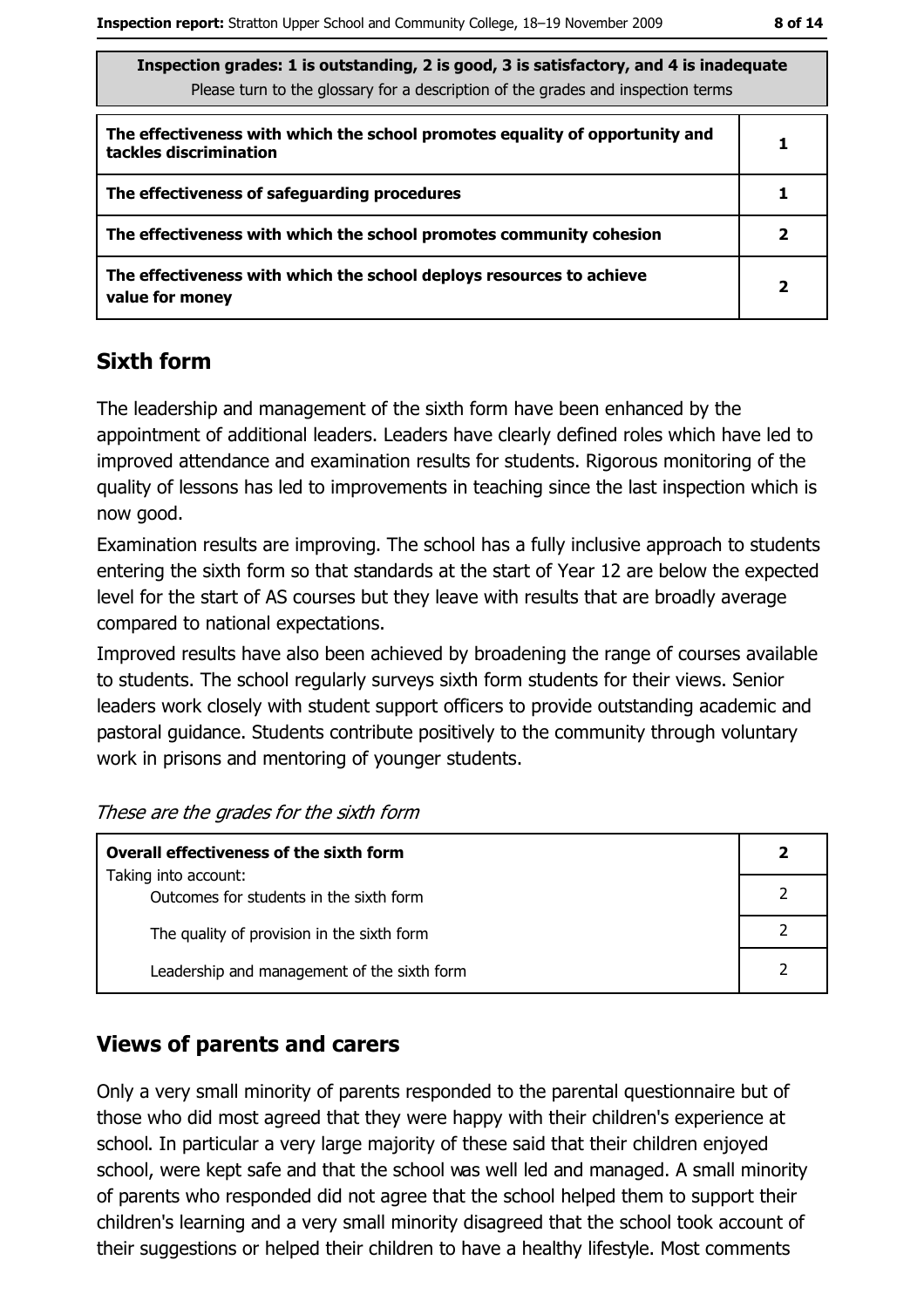from parents about aspects of the school were positive but a few had concerns about inconsistencies in the provision of mathematics which were observed during the inspection.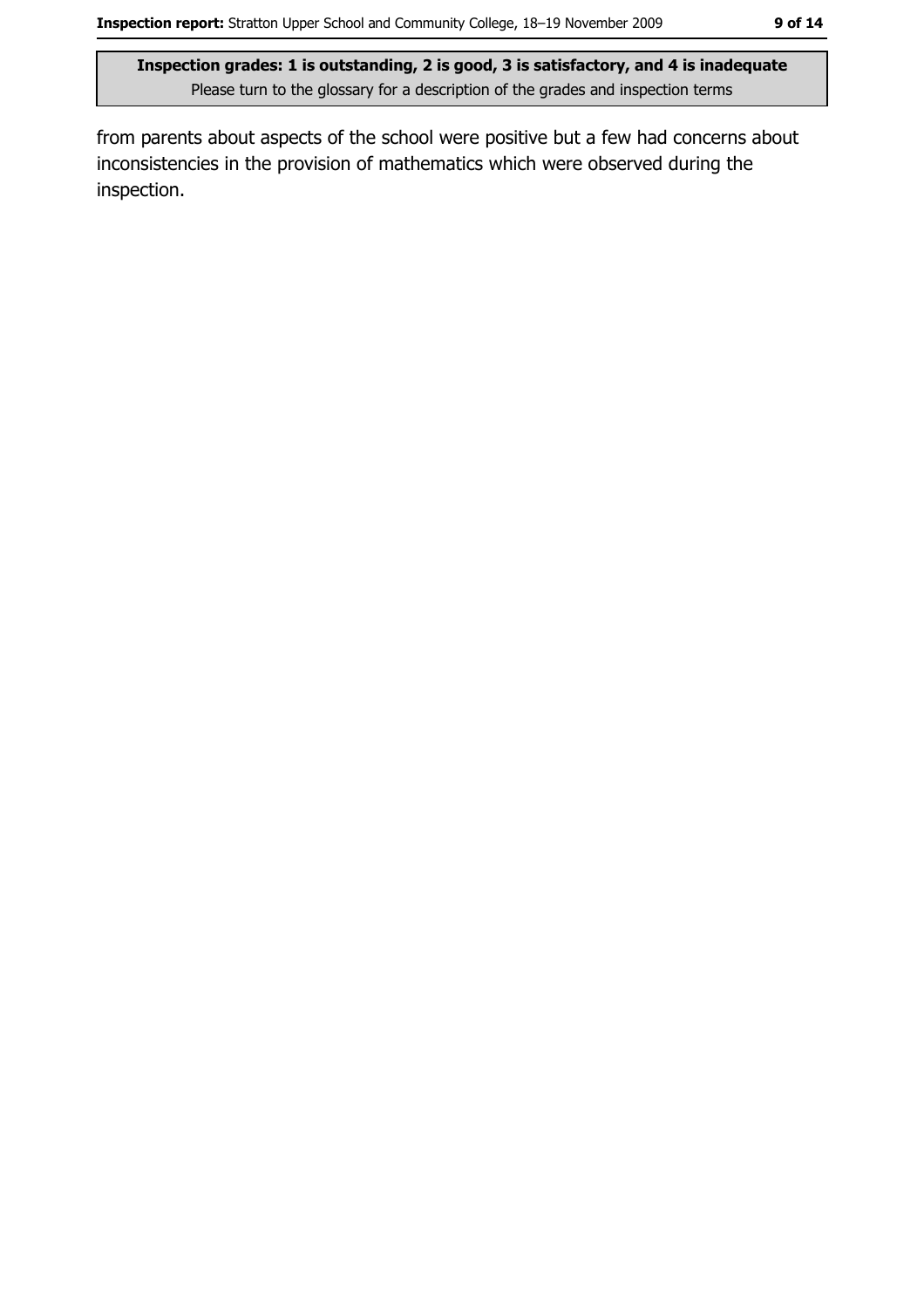#### Responses from parents and carers to Ofsted's questionnaire

Ofsted invited all the registered parents and carers of students registered at Stratton Upper School and Community College to complete a questionnaire about their views of the school.

In the questionnaire, parents and carers were asked to record how strongly they agreed with 13 statements about the school. The inspection team received 192 completed questionnaires by the end of the on-site inspection. In total, there are 1256 students registered at the school.

| <b>Statements</b>                                                                                                                                                                                                                                       | <b>Strongly</b><br><b>Agree</b> |               | <b>Agree</b> |               |              | <b>Disagree</b> |                | <b>Strongly</b><br>disagree |
|---------------------------------------------------------------------------------------------------------------------------------------------------------------------------------------------------------------------------------------------------------|---------------------------------|---------------|--------------|---------------|--------------|-----------------|----------------|-----------------------------|
|                                                                                                                                                                                                                                                         | <b>Total</b>                    | $\frac{1}{2}$ | <b>Total</b> | $\frac{0}{0}$ | <b>Total</b> | $\frac{0}{0}$   | <b>Total</b>   | $\frac{0}{0}$               |
| My child enjoys school                                                                                                                                                                                                                                  | 56                              | 29            | 124          | 65            | 9            | 5               | 3              | $\overline{2}$              |
| The school keeps my child<br>safe                                                                                                                                                                                                                       | 53                              | 28            | 129          | 67            | 8            | 4               | 0              | $\mathbf 0$                 |
| The school informs me<br>about my child's progress                                                                                                                                                                                                      | 42                              | 22            | 123          | 64            | 21           | 11              | $\overline{2}$ | $\mathbf{1}$                |
| My child is making enough<br>progress at this school                                                                                                                                                                                                    | 49                              | 25            | 113          | 59            | 20           | 10              | 1              | $\mathbf{1}$                |
| The teaching is good at this<br>school                                                                                                                                                                                                                  | 30                              | 16            | 138          | 72            | 18           | 9               | 1              | $\mathbf{1}$                |
| The school helps me to<br>support my child's learning                                                                                                                                                                                                   | 37                              | 19            | 113          | 59            | 35           | 18              | 4              | $\overline{2}$              |
| The school helps my child to<br>have a healthy lifestyle                                                                                                                                                                                                | 24                              | 13            | 133          | 69            | 29           | 15              | 1              | $\mathbf{1}$                |
| The school makes sure that<br>my child is well prepared for<br>the future (for example<br>changing year group,<br>changing school, and for<br>children who are finishing<br>school, entering further or<br>higher education, or<br>entering employment) | 36                              | 19            | 125          | 65            | 16           | 8               | 0              | $\mathbf 0$                 |
| The school meets my child's<br>particular needs                                                                                                                                                                                                         | 37                              | 19            | 126          | 66            | 23           | 12              | 1              | $\mathbf{1}$                |
| The school deals effectively<br>with unacceptable behaviour                                                                                                                                                                                             | 29                              | 15            | 121          | 63            | 21           | 11              | 8              | $\overline{4}$              |
| The school takes account of<br>my suggestions and<br>concerns                                                                                                                                                                                           | 21                              | 11            | 122          | 64            | 35           | 18              | $\overline{2}$ | $\mathbf{1}$                |
| The school is led and<br>managed effectively                                                                                                                                                                                                            | 40                              | 21            | 133          | 69            | 11           | 6               | $\mathbf{1}$   | $\mathbf{1}$                |
| Overall, I am happy with my<br>child's experience at this<br>school                                                                                                                                                                                     | 47                              | 24            | 134          | 70            | 9            | 5               | $\overline{2}$ | $\mathbf{1}$                |

The table above summarises the responses that parents and carers made to each statement. The percentages indicate the proportion of parents and carers giving that response out of the total number of completed questionnaires. Where one or more parents and carers chose not to answer a particular question, the percentages will not add up to 100%.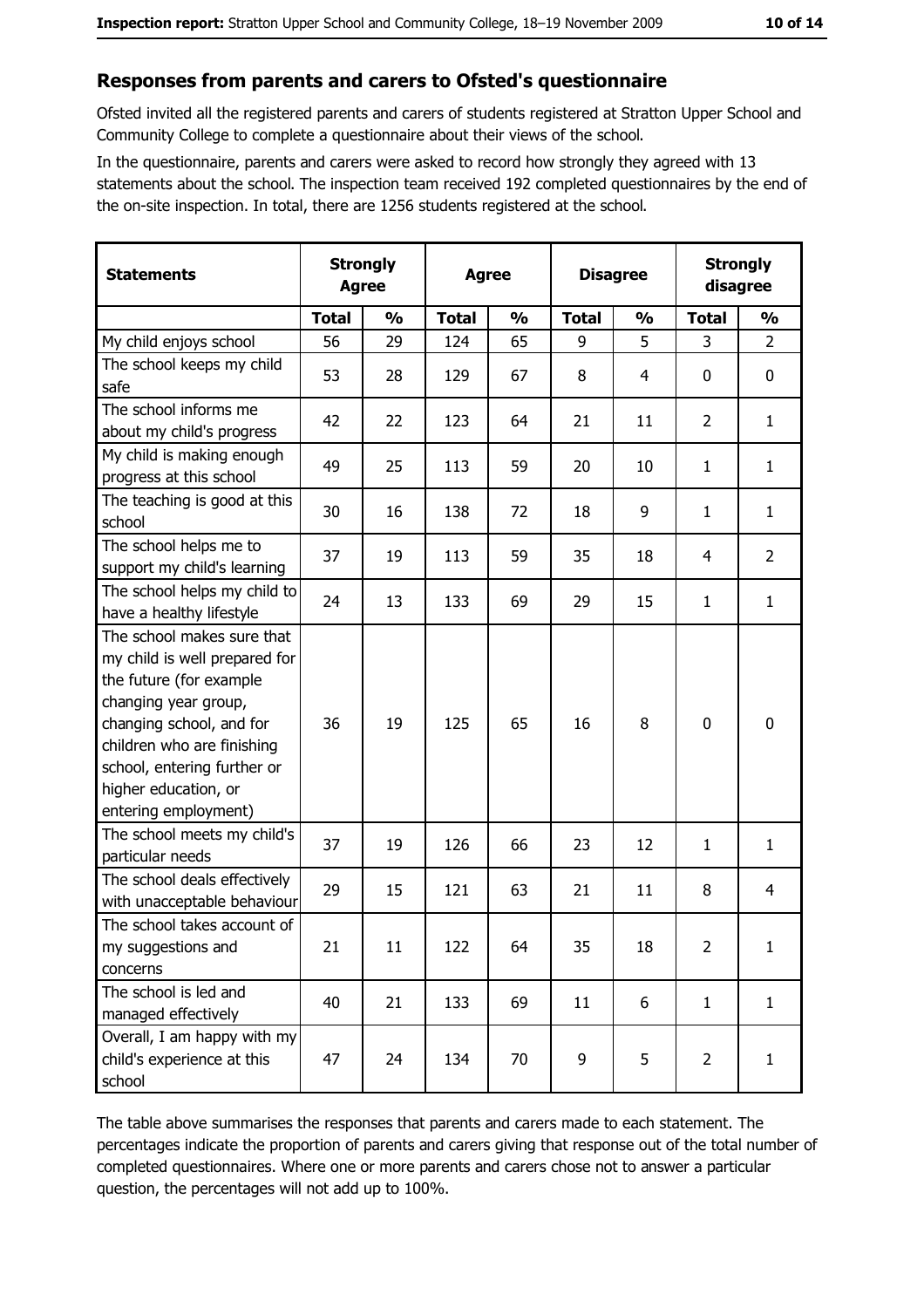# Glossary

| Grade   | <b>Judgement</b> | <b>Description</b>                                                                                                                                                                                                               |
|---------|------------------|----------------------------------------------------------------------------------------------------------------------------------------------------------------------------------------------------------------------------------|
| Grade 1 | Outstanding      | These features are highly effective. An oustanding<br>school provides exceptionally well for its pupils' needs.                                                                                                                  |
| Grade 2 | Good             | These are very positive features of a school. A school<br>that is good is serving its pupils well.                                                                                                                               |
| Grade 3 | Satisfactory     | These features are of reasonable quality. A satisfactory<br>school is providing adequately for its pupils.                                                                                                                       |
| Grade 4 | Inadequate       | These features are not of an acceptable standard. An<br>inadequate school needs to make significant<br>improvement in order to meet the needs of its pupils.<br>Ofsted inspectors will make further visits until it<br>improves. |

## What inspection judgements mean

#### Overall effectiveness of schools inspected between September 2007 and July 2008

|                       | Overall effectiveness judgement (percentage of<br>schools) |      |                     |                   |
|-----------------------|------------------------------------------------------------|------|---------------------|-------------------|
| <b>Type of school</b> | Outstanding                                                | Good | <b>Satisfactory</b> | <b>Inadequate</b> |
| Nursery schools       | 39                                                         | 58   | 3                   | 0                 |
| Primary schools       | 13                                                         | 50   | 33                  | 4                 |
| Secondary schools     | 17                                                         | 40   | 34                  | 9                 |
| Sixth forms           | 18                                                         | 43   | 37                  | $\overline{2}$    |
| Special schools       | 26                                                         | 54   | 18                  | $\overline{2}$    |
| Pupil referral units  | 7                                                          | 55   | 30                  | 7                 |
| All schools           | 15                                                         | 49   | 32                  | 5                 |

New school inspection arrangements were introduced on 1 September 2009. This means that inspectors now make some additional judgements that were not made previously.

The data in the table above were reported in The Annual Report of Her Majesty's Chief Inspector of Education, Children's Services and Skills 2007/08.

Percentages are rounded and do not always add exactly to 100. Secondary school figures include those that have sixth forms, and sixth form figures include only the data specifically for sixth form inspection judgements.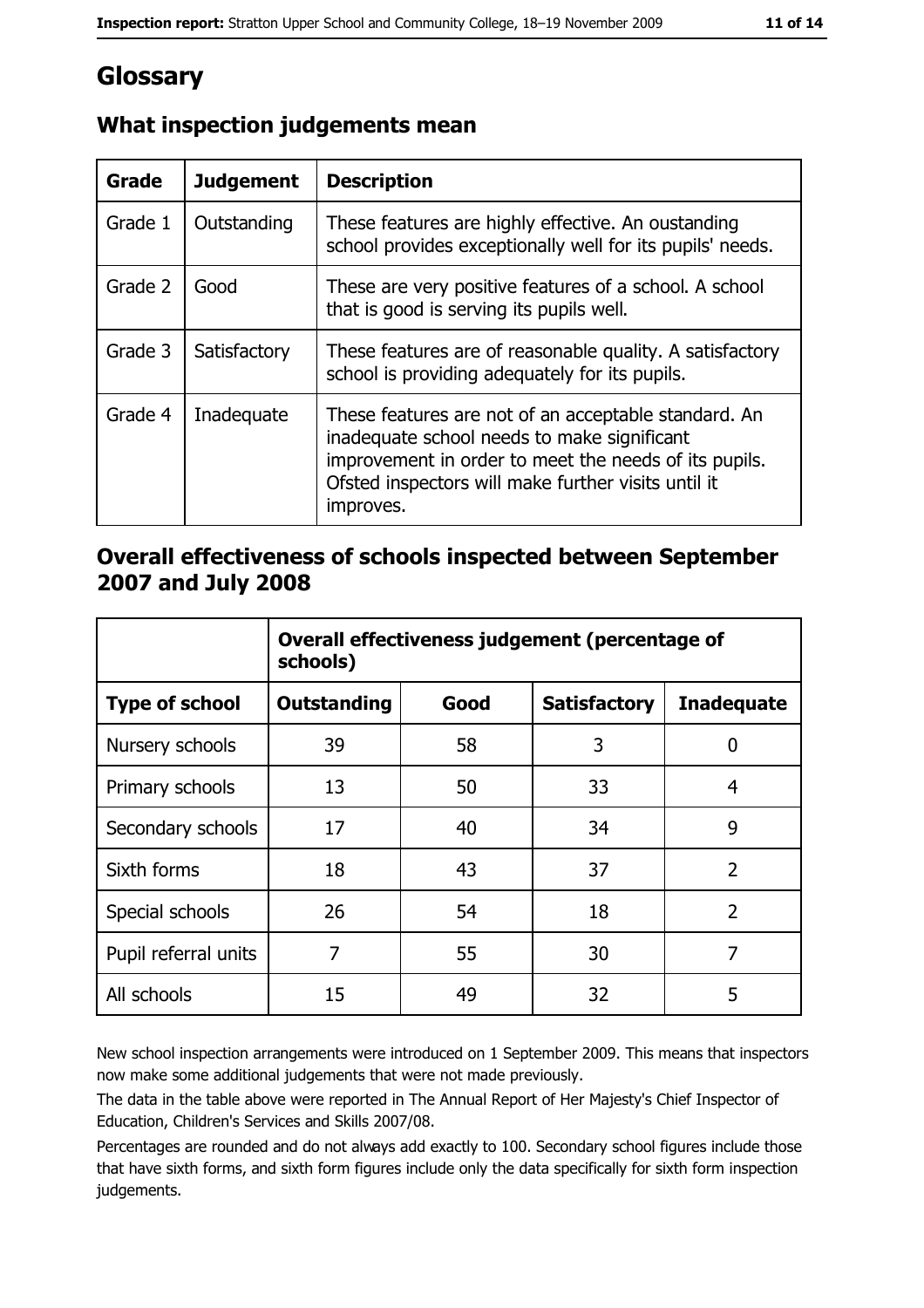# **Common terminology used by inspectors**

| Achievement:                  | the progress and success of a pupil in<br>their learning, development or training.                                                                                                                                                                                                                           |  |
|-------------------------------|--------------------------------------------------------------------------------------------------------------------------------------------------------------------------------------------------------------------------------------------------------------------------------------------------------------|--|
| Attainment:                   | the standard of the pupils' work shown by<br>test and examination results and in<br>lessons.                                                                                                                                                                                                                 |  |
| Capacity to improve:          | the proven ability of the school to<br>continue improving. Inspectors base this<br>judgement on what the school has<br>accomplished so far and on the quality of<br>its systems to maintain improvement.                                                                                                     |  |
| Leadership and management:    | the contribution of all the staff with<br>responsibilities, not just the headteacher,<br>to identifying priorities, directing and<br>motivating staff and running the school.                                                                                                                                |  |
| Learning:                     | how well pupils acquire knowledge,<br>develop their understanding, learn and<br>practise skills and are developing their<br>competence as learners.                                                                                                                                                          |  |
| <b>Overall effectiveness:</b> | inspectors form a judgement on a school's<br>overall effectiveness based on the findings<br>from their inspection of the school. The<br>following judgements, in particular,<br>influence what the overall effectiveness<br>judgement will be.                                                               |  |
|                               | The school's capacity for sustained<br>improvement.<br>Outcomes for individuals and groups<br>of pupils.<br>The quality of teaching.<br>The extent to which the curriculum<br>meets pupil's needs, including where<br>relevant, through partnerships.<br>The effectiveness of care, guidance<br>and support. |  |
| Progress:                     | the rate at which pupils are learning in<br>lessons and over longer periods of time. It<br>is often measured by comparing the<br>pupils' attainment at the end of a key<br>stage with their attainment when they<br>started.                                                                                 |  |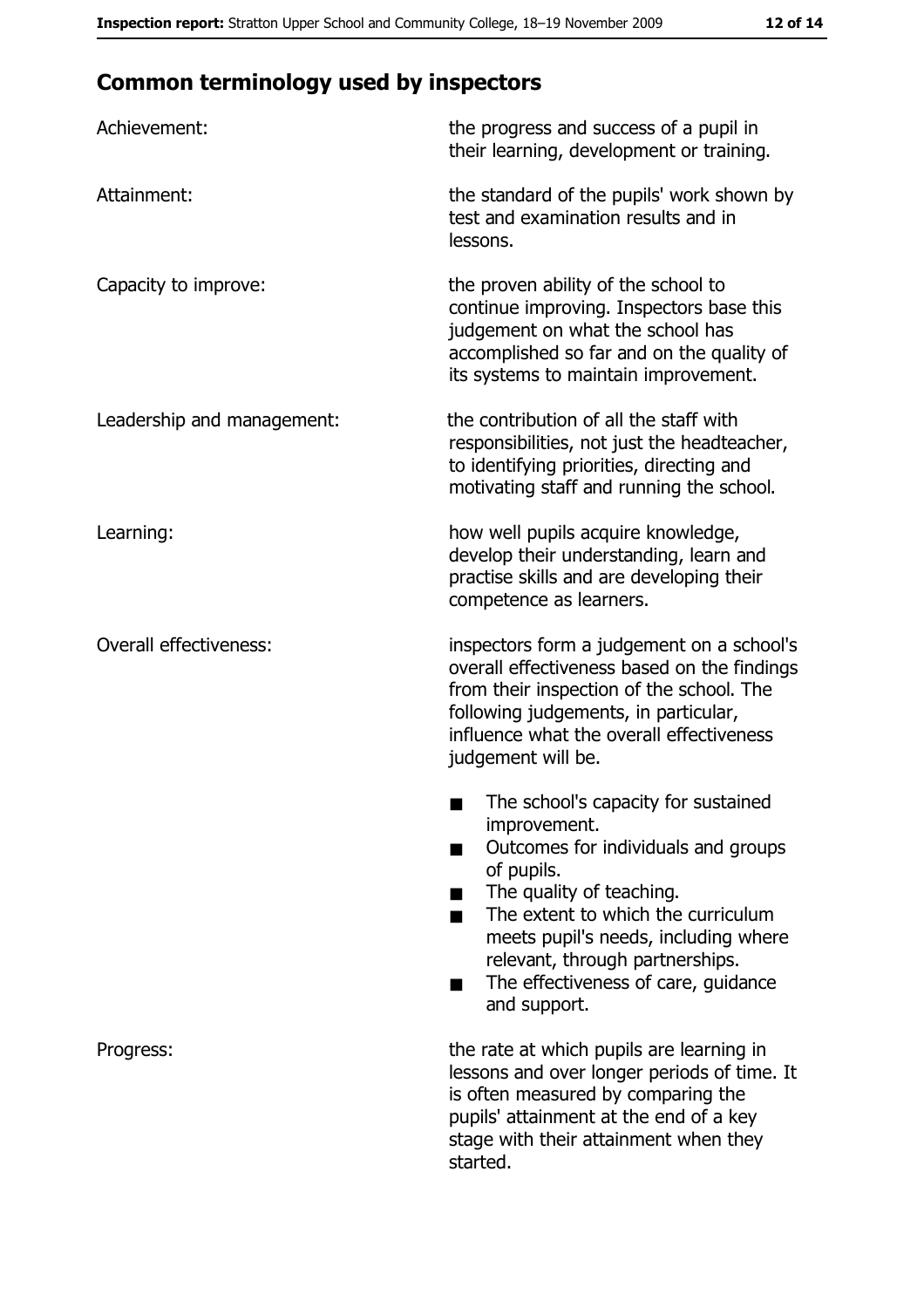This letter is provided for the school, parents and carers to share with their children. It describes Ofsted's main findings from the inspection of their school.



20 November 2009

**Dear Students** 

Inspection of Stratton Upper School and Community College, Biggleswade SG18 8JB You will know that we recently came to inspect your school and I thought you would like to know what we have said in our report. Thank you to those of you who took time to speak or write to us to tell us your views.

Stratton Upper is a good school and is improving rapidly. It has a number of outstanding features. The quality of care, quidance and support is exceptional, especially for those of you who find learning difficult. Your headteacher provides exceptional leadership, working in partnership with others to ensure all of you do as well you can, whatever your individual needs may be. The school does a very good job to ensure that you are kept safe in school.

You make good progress in school and go on to reach standards at GCSE that are above the national average. Examination results in the sixth form are improving. The curriculum ensures you all have a wide range of courses to choose from. The school farm is used well to help you in your learning. Your behaviour in and around school is good and your level of attendance is above average and improving.

There are a few things that we have suggested that I hope will help the school improve further. Not all of you enjoy mathematics as much as other subjects and although most of you do well in the subject we think you could make even better progress and enjoy the subject more if you were engaged more in your learning. Overall teaching is good. We think that by drawing from the very best lessons the school can make sure more of your teaching matches this standard.

Can I take this opportunity to wish you every success for your future and thank you again for making us feel so welcome in your school.

Yours sincerely **Mark Sims** Her Majesty's Inspector